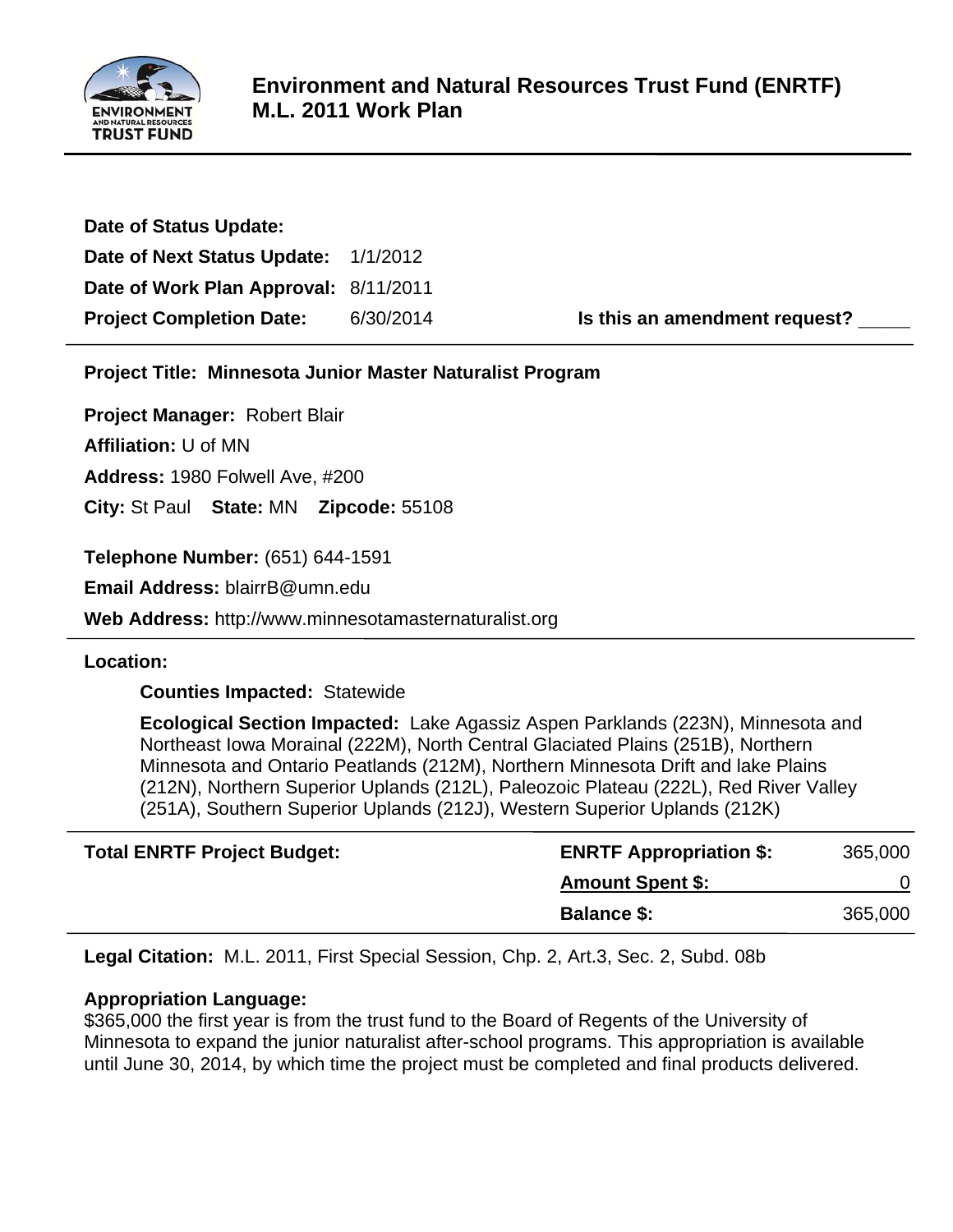# **I. PROJECT TITLE: Minnesota Junior Master Naturalist: An After-School Program**

**II. PROJECT SUMMARY:** Minnesota Junior Master Naturalist will pair current adult Minnesota Master Naturalist Volunteers with staff in existing after-school programs to offer fun, outdoor, science-based educational opportunities for  $4<sup>th</sup>$  and  $5<sup>th</sup>$  graders to learn about the ecology and natural history of their schoolyard, neighborhood, nearby natural areas, and the entire state.

The goals of the project are 1) to create a series of outdoor, sequential, science-based lessons with targeted learning outcomes that address the new MN K-12 Science Standards, 2) to prepare adult leaders to deliver these lessons in after-school programs for  $4<sup>th</sup>$  and  $5<sup>th</sup>$  graders with the aim of improving their performance on the  $5<sup>th</sup>$ grade Science MCA exams and 3) to establish a permanent program to offer these lessons throughout Minnesota.

The lessons will focus on the physical changes in the seasons and their effects on plant and animal life. These lessons will be divided into three units -- Fall, Winter, Spring -- linked to *The Minnesota Weatherguide*. Each unit will include supplies for the volunteer to use while implementing the lessons. The pilot-testing and field-testing phases will be a collaborative effort between Master Naturalist staff, students, volunteer instructors, and afterschool staff to develop lessons that are appropriate for teaching diverse audiences in schoolyard and park settings. Pilot-testing will occur at four sites including schools in St Paul, Minneapolis, and Willmar and the St Paul Parks Department. Field-testing will take place at 12 – 24 sites across the state. Final roll-out will include out least fifty locations in Minnesota.

## **III. PROJECT STATUS UPDATES:**

**Initial Work Plan:** No status to update.

# **IV. PROJECT ACTIVITIES AND OUTCOMES:**

### **ACTIVITY 1: Develop and Pilot-test Fall, Winter & Spring Curricula**

**Description:** We will develop and pilot-test a series of weekly lessons on the physical changes in the seasons and their effects on plant and animal life. These lessons will be divided into three units linked to *The Minnesota Weatherguide*, a natural history calendar. Each seasonal unit (Fall, Winter, Spring) will include supplies for the volunteer to use while implementing the lessons. The pilot-testing phase will be a collaborative effort between Master Naturalist staff, students, volunteer instructors, and after-school staff to develop lessons that are appropriate for teaching diverse audiences in schoolyard settings. We will then evaluate and revise the units.

#### **Summary Budget Information for Activity 1: ENRTF Budget: \$ 100,000**

**Amount Spent: \$ 0 Balance: \$ 100,000** 

#### **Activity Completion Date:**

| <b>Outcome</b>                                           | <b>Completion</b><br>Date | <b>Budget</b> |
|----------------------------------------------------------|---------------------------|---------------|
| 1. Develop, pilot test at 4 sites, and revise curricula. | 12-31-12                  | \$100,000     |

**Initial Work Plan:** No status updates

**Final Report Summary:**

#### **ACTIVITY 2: Train Master Naturalist Volunteers & Field-test Curricula**

**Description:** While developing sequenced curricula is vital, it is also important to develop and evaluate training materials for the volunteer instructors i.e. field-testing. Field-testing will be done the second year to insure that the developed materials and adult training materials are appropriate for widespread implementation. In Yr. 2, we will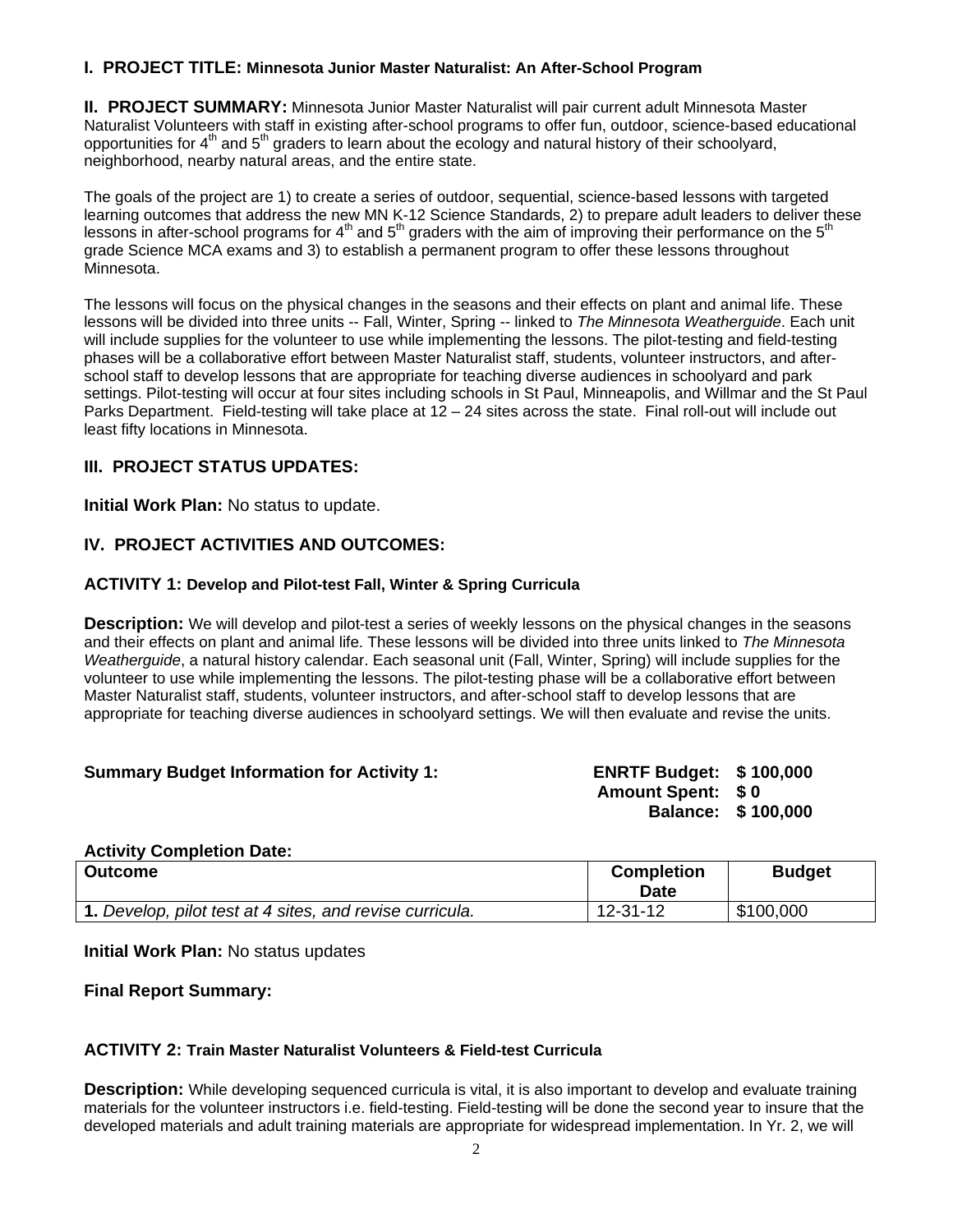train 16 – 24 additional Master Naturalist Volunteers who want to work with the Jr. Program. They will then test the materials at eight additional sites for at least one season (for a total of 12 sites over the school year) followed by evaluation and revision of both the lessons and training materials. Some sites may participate all three seasons while some sites may choose to participate for only one or two seasons during the school year. Additional sites will increase the geographic coverage.

## **Summary Budget Information for Activity 1: ENRTF Budget: \$ 126,000**

**Amount Spent: \$ 0 Balance: \$ 126,000** 

#### **Activity Completion Date:**

| <b>Outcome</b>                                                                                    | <b>Completion</b><br>Date | <b>Budget</b> |
|---------------------------------------------------------------------------------------------------|---------------------------|---------------|
| 1. Develop and Implement Training for $16 - 24$ Master Naturalist<br><b>Volunteer Instructors</b> | $9 - 30 - 12$             | \$600         |
| <b>2.</b> Field Test Curricula at 4 - 12 Sites then Revise for Final<br>Distribution.             | $12 - 31 - 13$            | \$125,400     |

### **Initial Work Plan:** No status updates

### **Final Report Summary:**

### **ACTIVITY 3: Expand Program to 50 Sites Statewide.**

**Description:** In the final year of the grant, we will train at least 50 additional Master Naturalist Volunteers and offer the field-tested Junior Master Naturalist program in at least 50 after-school programs statewide for at least one season at each site. Sites may choose to participate for one, two, or all three seasons.

#### **Summary Budget Information for Activity 1: ENRTF Budget: \$ 139,000**

**Amount Spent: \$ 0 Balance: \$ 139,000** 

#### **Activity Completion Date:**

| <b>Outcome</b>                                                   | <b>Completion</b> | <b>Budget</b> |  |
|------------------------------------------------------------------|-------------------|---------------|--|
|                                                                  | Date              |               |  |
| 1. Train 50 additional Master Naturalist Volunteers              | $9 - 30 - 13$     | \$2,500       |  |
| 2. Offer Seasonal Curricula at $12 - 24$ Sites each season for a | $6 - 30 - 14$     | \$135,500     |  |
| total of 50 unique sites overall.                                |                   |               |  |

**Initial Work Plan:** No status updates

**Final Report Summary:**

## **V. DISSEMINATION:**

**Description:** This project is a dissemination project. The major outcome will the development and testing of the curricula with a delivery mechanism provided by Minnesota Master Naturalist volunteers. Depending on resources and abilities, we may develop a separate web section for youth on the Master Naturalist web site, though this is not included as an outcome of this proposal. However, the final curricula will be available in digital format, free of charge, from the Minnesota Master Naturalist program to any interested party.

After the grant ends, the longevity of the program being offered through Minnesota Master Naturalist will depend on hiring a permanent coordinator and finding funds to provide supplies to the Master Naturalist Volunteers and after-school programs. Currently, the Master Naturalist program is growing a long-term donor base, which may be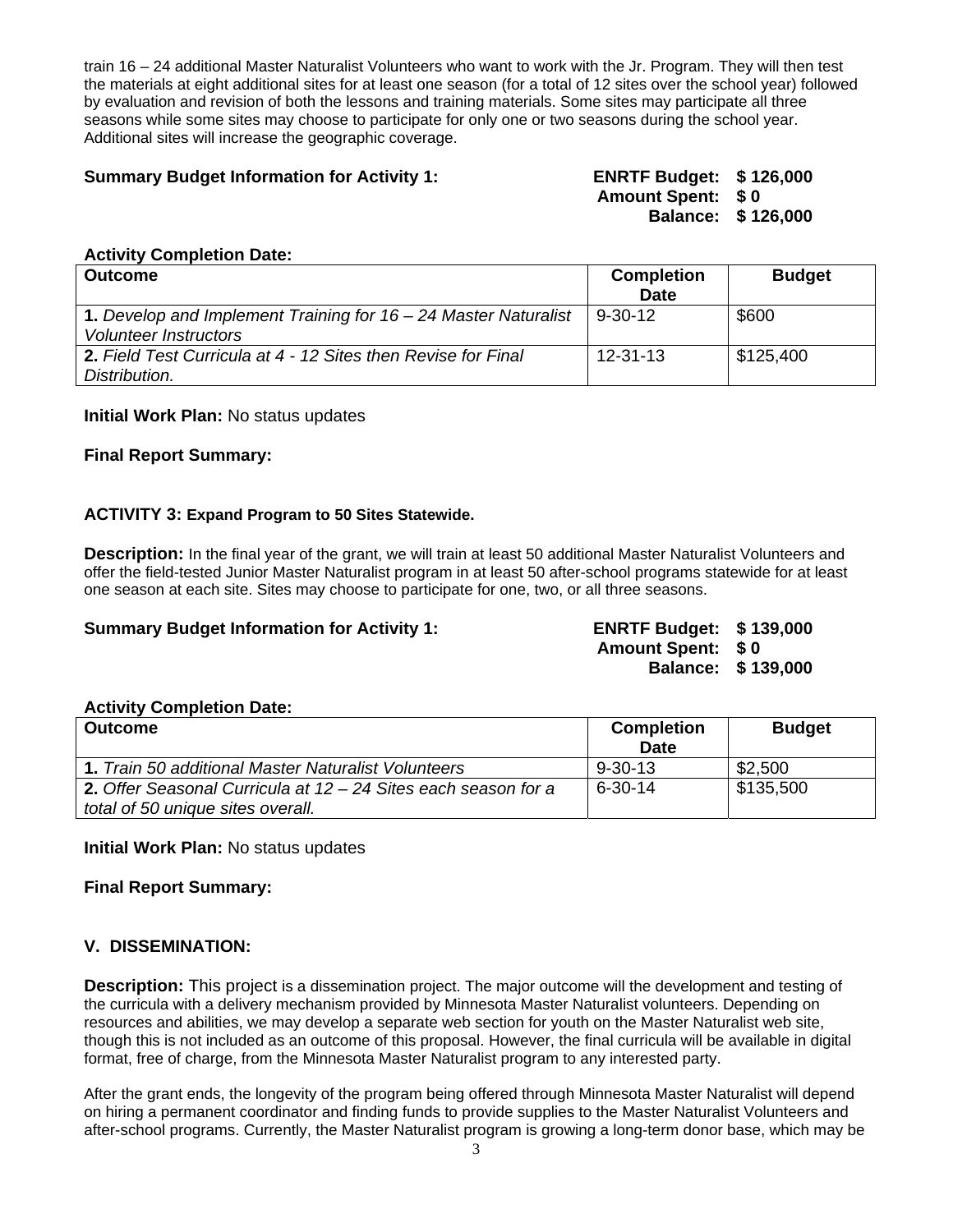sufficient to provide for these needs. Alternatively, we may need to seek other grants to guarantee the baseline funding. We understand that this grant is one-time funding for this project from the LLCMR; however, we hope this will not preclude us from applying for new initiatives that develop with Minnesota Master Naturalist.

**Initial Work Plan:** No status updates

**Final Report Summary:**

# **VI. PROJECT BUDGET SUMMARY:**

#### **A. ENRTF Budget:**

| \$207,982<br>\$34,638 total for Rob Blair, UMN, 1 month salary<br>Personnel:<br>per year for three years, 33.3% fringe benefits, to<br>assist in development of curricula, serve as a<br>liaison between the Minnesota Master Naturalist<br>(adult) program and Minnesota Junior Master<br>Naturalist) and manage project throughout year.<br>\$173,345 total for coordinator, 12 months salary for<br>three years, 33.3% fringe benefits to develop,<br>adapt, evaluate, refine curriculum and implement<br>program.<br>Equipment/Tools/Supplies:<br>\$39,600<br>\$340,350 for seasonal supplies for each<br>school/program participating in Junior Master<br>Naturalist, up to three seasons per year (Fall,<br>Winter, Spring), \$200 of supplies per school per<br>season; 4 schools Yr 1, 12 schools Yr 2, 50 schools<br>Yr 3.<br>\$750<br>\$750 for printing of pilot-test materials and<br>Printing:<br>evaluations, \$250 per year.<br>Travel for staff to visit schools to evaluate |  |
|----------------------------------------------------------------------------------------------------------------------------------------------------------------------------------------------------------------------------------------------------------------------------------------------------------------------------------------------------------------------------------------------------------------------------------------------------------------------------------------------------------------------------------------------------------------------------------------------------------------------------------------------------------------------------------------------------------------------------------------------------------------------------------------------------------------------------------------------------------------------------------------------------------------------------------------------------------------------------------------------|--|
|                                                                                                                                                                                                                                                                                                                                                                                                                                                                                                                                                                                                                                                                                                                                                                                                                                                                                                                                                                                              |  |
|                                                                                                                                                                                                                                                                                                                                                                                                                                                                                                                                                                                                                                                                                                                                                                                                                                                                                                                                                                                              |  |
|                                                                                                                                                                                                                                                                                                                                                                                                                                                                                                                                                                                                                                                                                                                                                                                                                                                                                                                                                                                              |  |
| \$3,588<br>Travel Expenses in MN:<br>implementation and to conduct training: 1173 miles<br>Year 1, 2000 miles Year 2, 4000 miles Year 3                                                                                                                                                                                                                                                                                                                                                                                                                                                                                                                                                                                                                                                                                                                                                                                                                                                      |  |
| Other:<br>\$113,080<br>\$24,000 salary supplement for staff teachers<br>involved in pilot- and field-testing. (\$500 per<br>season, per staff teacher involved); \$6,000 Year 1,<br>\$18,000 Year 2.<br>\$3,500 for workshops to train volunteers including<br>room rental, printing of training materials, teaching<br>supplies, recognition pins, name badges, and<br>background checks. Estimate based on \$50 per<br>volunteer.<br>Contract to DNR<br>\$74,580 salary for DNR staff member, 25% time for<br>three years, 37.2% fringe benefits, to adapt and<br>develop curricula and to guide coordinator;                                                                                                                                                                                                                                                                                                                                                                              |  |
| \$11,000 for graphic design and printing of final<br>materials including promotional materials<br>(brochures, banners, pins, badges) in Year 1,<br>seasonal curricula for students Year 2, training<br>materials for instructors Year 3.<br>TOTAL ENRTF BUDGET: \$365,000                                                                                                                                                                                                                                                                                                                                                                                                                                                                                                                                                                                                                                                                                                                    |  |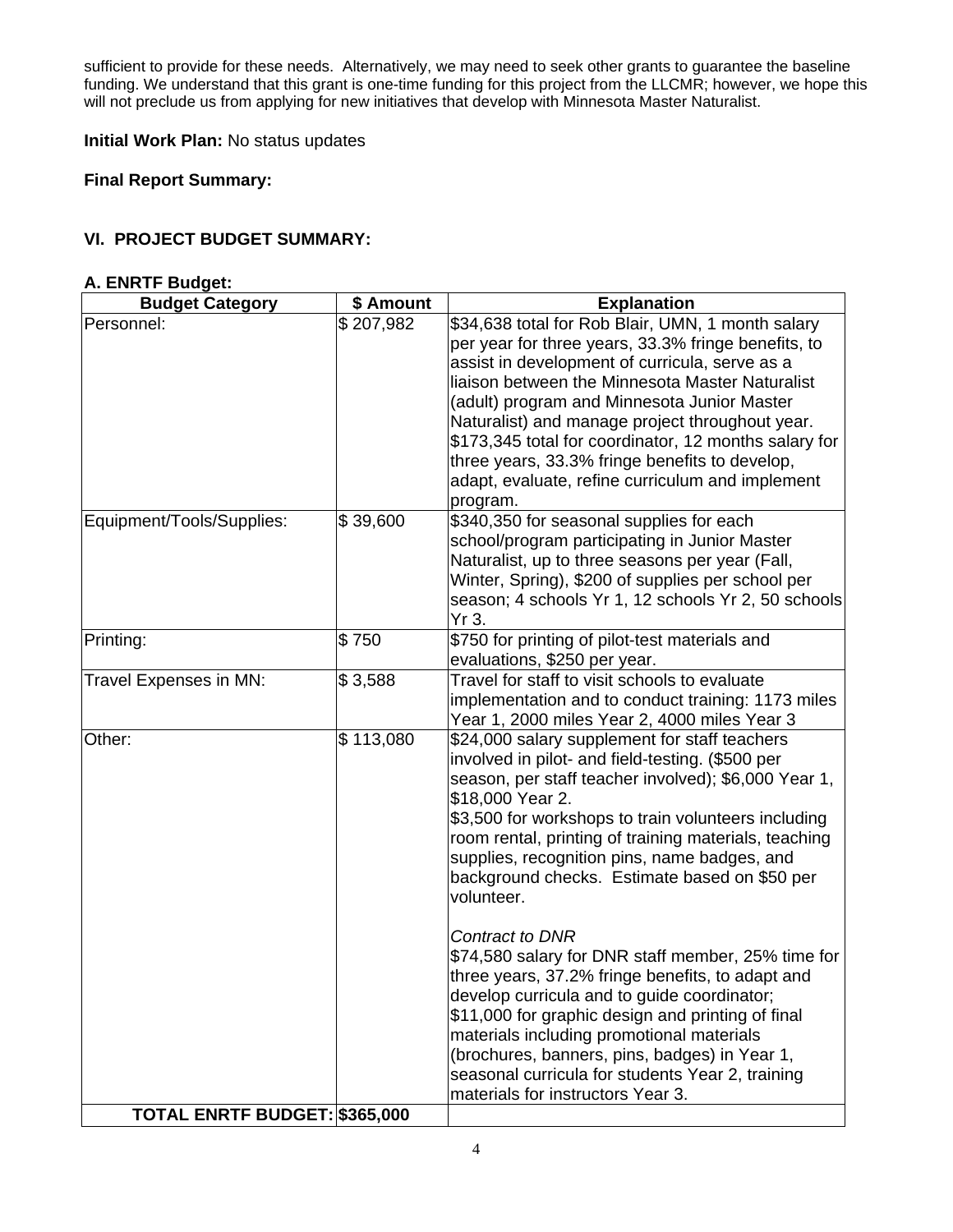**Explanation of Use of Classified Staff:**

**Explanation of Capital Expenditures Greater Than \$3,500:** None.

**Number of Full-time Equivalent (FTE) funded with this ENRTF appropriation:** 1.11

**Number of Full-time Equivalent (FTE) estimated to be funded through contracts with this ENRTF appropriation**: 0.25 at DNR

## **B. Other Funds:**

| <b>Source of Funds</b>      | \$ Amount<br><b>Proposed</b> | \$ Amount<br><b>Spent</b> | <b>Use of Other Funds</b>                                                                                                                                                                                      |
|-----------------------------|------------------------------|---------------------------|----------------------------------------------------------------------------------------------------------------------------------------------------------------------------------------------------------------|
| <b>Non-state</b>            |                              |                           |                                                                                                                                                                                                                |
| National Science Foundation | \$2,700,000                  | \$                        | This proposal is under<br>consideration for funding at NSF<br>to broaden the Master Naturalist<br>program: one portion involves<br>evaluating the Jr. Master<br>Naturalist and extending it two<br>more years. |
| <b>VISTA</b>                | \$108,000                    | \$                        | VISTA will provide one worker for<br>up to three years on this project.<br>The first year of funding<br>$(-\$36,000)$ has been secured.                                                                        |
| <b>State</b>                |                              |                           |                                                                                                                                                                                                                |
|                             | \$44,000                     | \$0                       | This is the approximate value of<br>personnel hours and fringe<br>devoted by Extension staff on the<br>project (25% of an FTE annually)                                                                        |
| TOTAL OTHER FUNDS:          | \$2,852,000                  | \$0                       |                                                                                                                                                                                                                |

# **VII. PROJECT STRATEGY:**

**A. Project Partners:** The main partners in this project are Univ. of MN Extension and the MN Dept. of Natural Resources, which jointly run the MN Master Naturalist Program. Rob Blair (Assoc. Professor; Fisheries, Wildlife and Conservation Biology; UMN-St. Paul), Amy Rager (UMN Extension – Morris), Nate Meyer (UMN Extension – Cloquet), Andrea Strauss (UMN Extension – Rochester), John Loegering (Assoc. Professor – UMN Crookston), Karen Oberhauser (Assoc. Professor, UMN St. Paul), and Dawn Flinn (Education Coordinator – MN DNR) all participate in the operation of the Minnesota Master Naturalist program. Each Master Naturalist staff member will devote at least two weeks of their time to this new project in addition to staff hired with the LCCMR funds. The University of Minnesota will receive a total of \$365,000 and will distribute \$85,580 of this to the DNR in a subaward.

Minnesota Master Naturalist is a joint program of University of Minnesota Extension and Minnesota Department of Natural Resources. The program has been operating for five years with a Collaboration Agreement between the two entities and it delineates both responsibilities and expectations. The agreement designates University of Minnesota Extension as the fiscal agent and the Regents of the University of Minnesota as the copyright holder of all materials produced in the program.

Minnesota Junior Master Naturalist will be a new venture of the Minnesota Master Naturalist program. The newly hired coordinator of Jr. Master Naturalist will be an employee of University of Minnesota Extension and will be directly supervised by Robert Blair at the University of Minnesota. A DNR staff member involved with education, will support Dr. Blair in supervising the new Junior Master Naturalist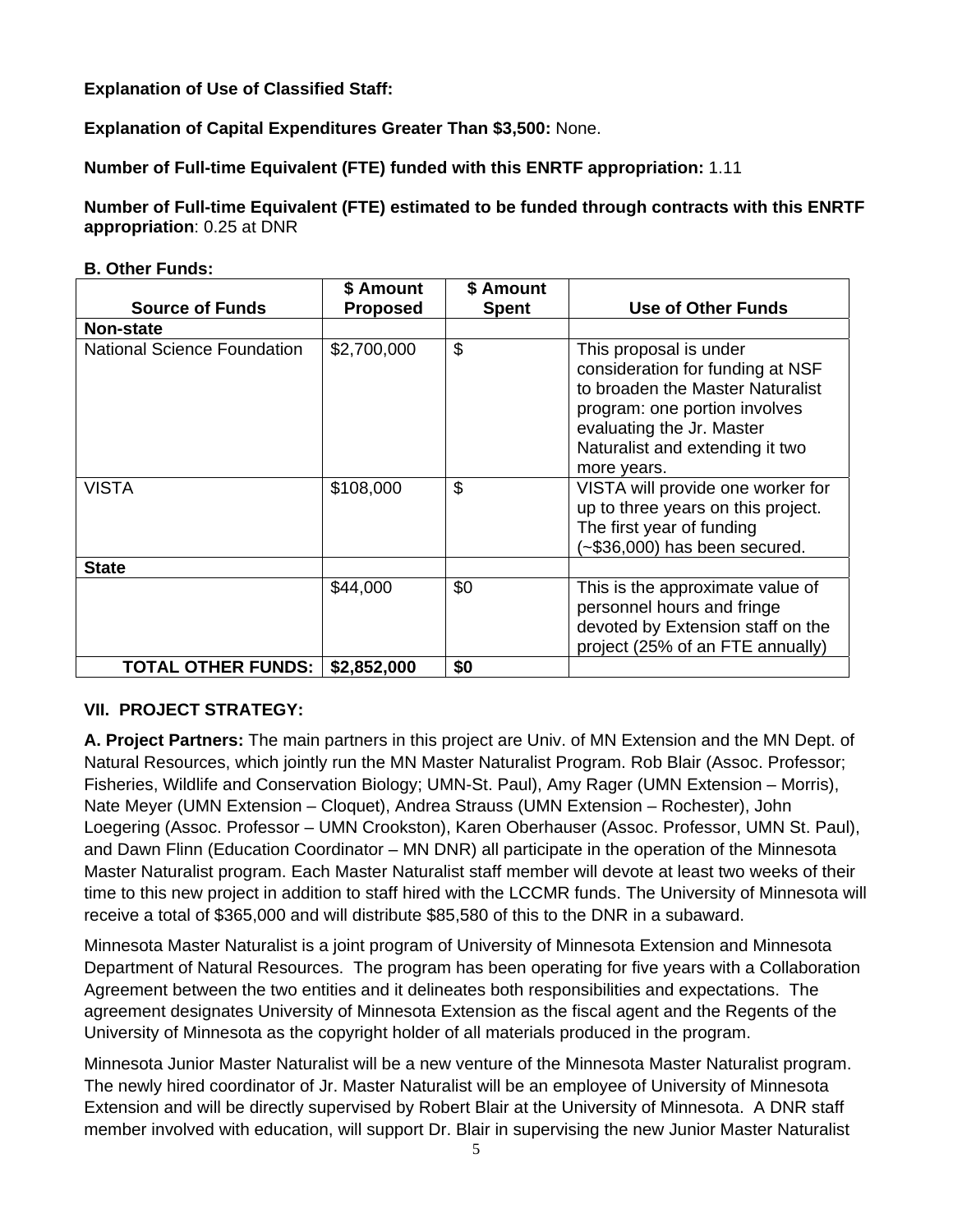Coordinator. Both the DNR staff member and the new coordinator will be responsible for adapting, refining, and evaluating the curriculum for the Jr. Master Naturalist program. Consequently, they will work closely to insure that the program meets the objectives of both agencies. The new coordinator will devote 100% of his or her time to the project, while the DNR staff member will devote 25% of her time to the project.

**B. Project Impact and Long-term Strategy:** This program will address the problem that children are spending increasingly less time outside and, consequently, know less about their environment and world. It responds to the needs identified in the 2009 Outdoor Education Legislative Report to increase outdoor learning opportunities for children and to train educators who are often uncomfortable taking youth outside for lessons. It also addresses outcomes outlined in the Minnesota Greenprint to provide increased environmental education opportunities for youth both at school and during play.

The goals of this project are 1) to create a series of outdoor, sequential, science-based lessons with targeted learning outcomes that address the new MN K-12 Science Standards, 2) to prepare adult leaders to deliver these lessons in after-school programs for 4th and 5th graders with the aim of improving their performance on the 5th grade Science MCA exams and 3) to establish a permanent program to offer these lessons throughout Minnesota.

Other state and national programs focus on outdoor exploration, play, and reflection with an emphasis on natural areas. This program emphasizes targeted science learning outcomes and use of the schoolyard as a means of investigating the environment. The curriculum will be developed and tested in schools with large minority enrollments. MN Master Naturalist staff will then train, place, and support volunteers offering the program in at least 50 after-school programs statewide.

# **C. Spending History:**

| <b>Funding Source</b>              | M.L. 2005  | M.L. 2007      |                | M.L. 2009                                                     | M.L. 2010    |  |  |
|------------------------------------|------------|----------------|----------------|---------------------------------------------------------------|--------------|--|--|
|                                    | or         | Οľ             |                |                                                               | or           |  |  |
|                                    | FY 2006-07 | <b>FY 2008</b> | <b>FY 2009</b> | FY 2010                                                       | FY 2011      |  |  |
| <b>National Science Foundation</b> |            |                |                | $$359,157.38$   $$361,305.12$   $$280,510.22$   $$348,515.95$ | \$363,015.27 |  |  |

## **VIII. ACQUISITION/RESTORATION LIST:** NA

**IX. MAP(S):** NA

## **X. RESEARCH ADDENDUM:** NA

## **XI. REPORTING REQUIREMENTS:**

**Periodic work plan status update reports will be submitted not later than January 31, 2012; July 31, 2012; January 31, 2013; July 31, 2013; and January 31, 2014. A final report and associated products will be submitted between June 30 and August 1, 2014 as requested by the LCCMR.**